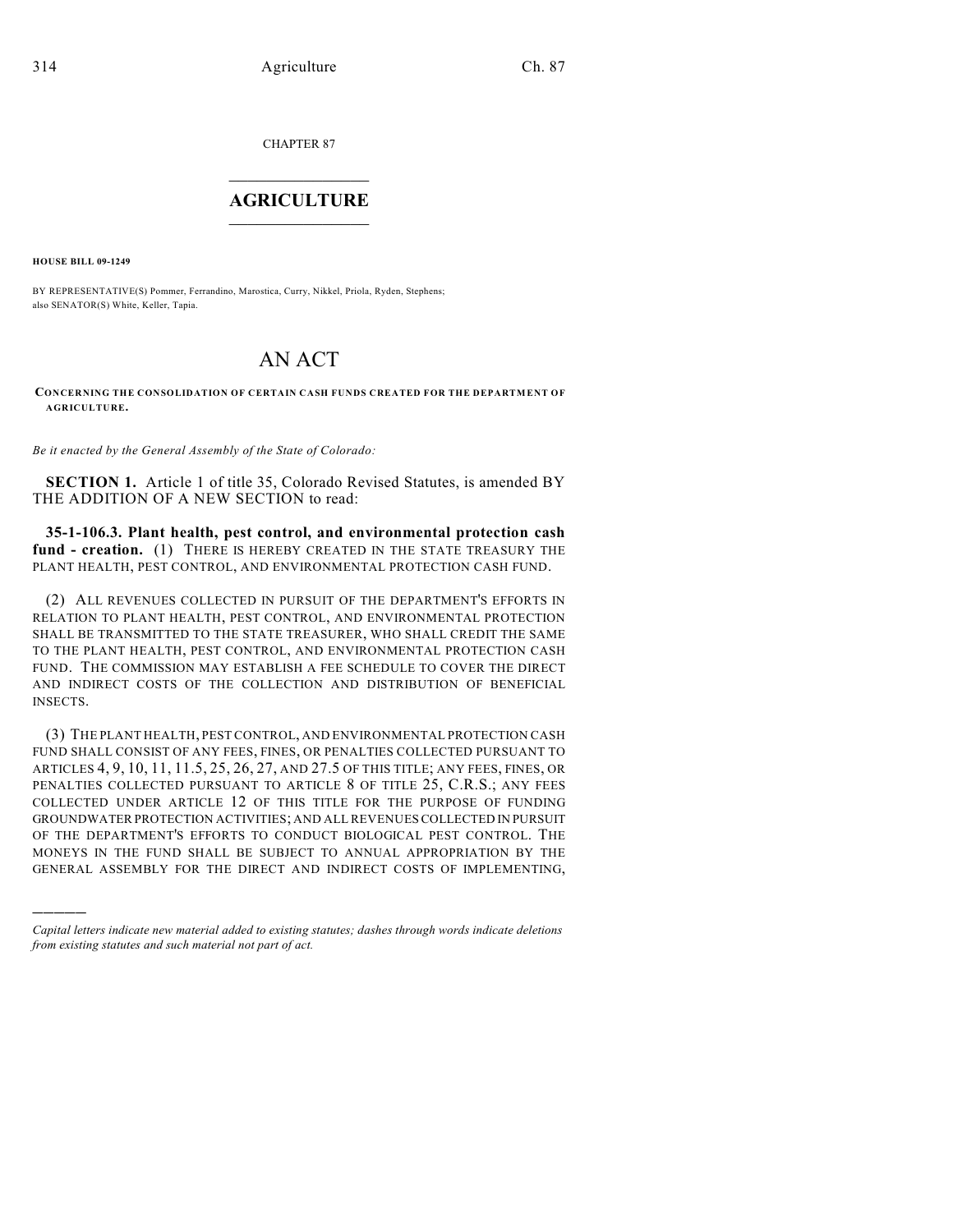#### Ch. 87 Agriculture 315

ADMINISTERING, AND ENFORCING THE PROVISIONS OF ARTICLES 4, 9, 10, 11, 11.5, 25, 26, 27, AND 27.5 OF THIS TITLE AND OF ARTICLE 8 OF TITLE 25, C.R.S.; EXCEPT THAT ANY APPROPRIATION FOR THE INDIRECT COSTS OF ISSUING CHEMIGATION PERMITS PURSUANT TO SECTION 35-11-106 SHALL NOT EXCEED THE AMOUNT SPECIFIED IN SECTION 35-11-106 (3) (b). ANY MONEYS FROM THE FUND THAT ARE ALLOCATED FOR BIOLOGICAL PEST CONTROL SHALL SUPPLEMENT ANY GENERAL FUND MONEYS APPROPRIATED FOR THAT PURPOSE.

(4) ALL INTEREST DERIVED FROM THE DEPOSIT AND INVESTMENT OF MONEYS IN THE PLANT HEALTH, PEST CONTROL, AND ENVIRONMENTAL PROTECTION CASH FUND SHALL BE CREDITED TO THE FUND. AT THE END OF EACH FISCAL YEAR, ALL UNEXPENDED AND UNENCUMBERED MONEYS IN THE FUND SHALL REMAIN IN THE FUND AND SHALL NOT BE CREDITED OR TRANSFERRED TO THE GENERAL FUND OR ANY OTHER FUND.

(5) NOTWITHSTANDING SECTION 24-75-402, C.R.S., THE TARGET RESERVE BALANCE FOR THE PLANT HEALTH, PEST CONTROL, AND ENVIRONMENTAL PROTECTION CASH FUND SHALL BE FIFTY PERCENT OF THE AMOUNT EXPENDED FROM THE FUND DURING EACH FISCAL YEAR.

**SECTION 2.** 35-1-106.8, Colorado Revised Statutes, is amended to read:

**35-1-106.8. Biological pest control cash fund - transfer of moneys to the plant health, pest control, and environmental protection cash fund.** (1) All revenues collected in pursuit of the department's efforts to conduct its program of biological pest control shall be transmitted to the state treasurer, who shall credit the same to the biological pest control cash fund, which fund is hereby created in the state treasury. All moneys credited to the cash fund and all interest earned on the investment of moneys in the cash fund shall be a part of the cash fund and shall not be transferred or credited to the general fund or to any other fund except as directed by the general assembly acting by bill. The cash fund is created to supplement any general fund appropriation. In addition to any appropriation from the general fund, the general assembly shall make annual appropriations from the cash fund to the department to carry out the biological control of agricultural and environmental pests PLANT HEALTH, PEST CONTROL, AND ENVIRONMENTAL PROTECTION CASH FUND CREATED IN SECTION 35-1-106.3. WITHIN SIXTY DAYS AFTER JULY 1, 2009, THE UNEXPENDED AND UNENCUMBERED BALANCE OF THE BIOLOGICAL PEST CONTROL CASH FUND, AS THAT FUND EXISTED PRIOR TO JULY 1, 2009, SHALL BE TRANSFERRED TO THE PLANT HEALTH, PEST CONTROL, AND ENVIRONMENTAL PROTECTION CASH FUND.

(2) The commission may establish a fee schedule to cover the direct and indirect costs of the collection and distribution of beneficial insects.

**SECTION 3.** 35-4-111 (2), Colorado Revised Statutes, is amended to read:

**35-4-111. Inspections - certificates - remedial measures.** (2) The commissioner may conduct inspections and issue phytosanitary and export certificates on plants for individual shipment to other states or foreign countries if those plants comply with the requirements or regulations of such state or foreign country. The commissioner may collect inspection and certification fees, in an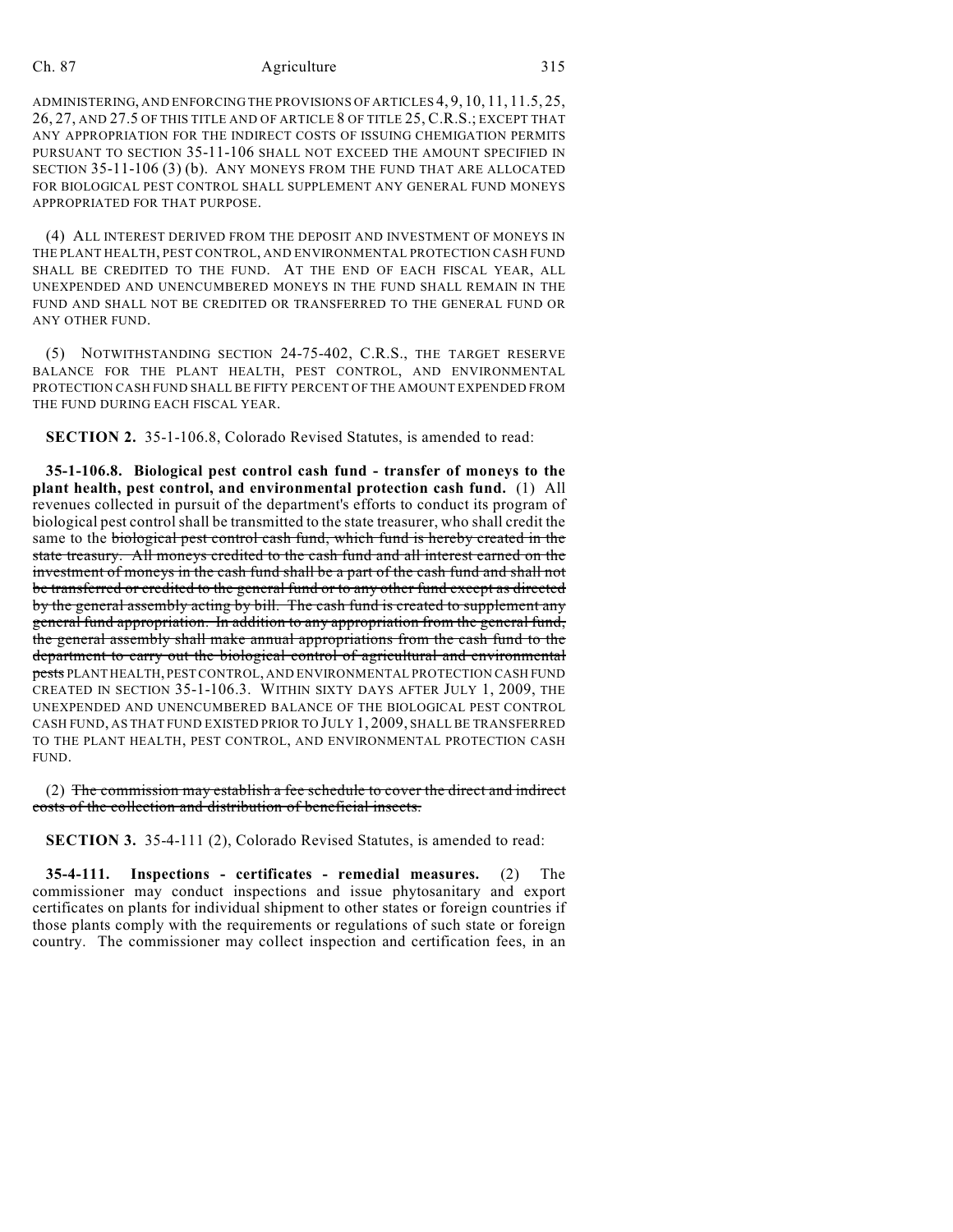316 Agriculture Ch. 87

amount established by the agricultural commission, to cover the direct and indirect costs of providing such services. All fees collected pursuant to this section shall be transmitted to the state treasurer, who shall credit the same to the phytosanitary inspection fund, which is hereby created, for use in administering the program PLANT HEALTH, PEST CONTROL, AND ENVIRONMENTAL PROTECTION CASH FUND CREATED IN SECTION 35-1-106.3. WITHIN SIXTY DAYS AFTER JULY 1, 2009, THE UNEXPENDED AND UNENCUMBERED BALANCE OF THE PHYTOSANITARY INSPECTION FUND, AS THAT FUND EXISTED PRIOR TO JULY 1, 2009, SHALL BE TRANSFERRED TO THE PLANT HEALTH, PEST CONTROL, AND ENVIRONMENTAL PROTECTION CASH FUND.

**SECTION 4.** 35-9-118 (3) (a), Colorado Revised Statutes, is amended to read:

**35-9-118. Powers and duties of the commissioner.** (3) (a) The commissioner shall promulgate rules, pursuant to article 4 of title 24, C.R.S., to determine the annual registration fee for each pesticide registered. For the purpose of funding the DEPARTMENT OF AGRICULTURE'S groundwater protection fund created in section  $25-8-205.5$  (8), C.R.S. EFFORTS, any such fee shall include an increment as approved by the agricultural commission, which increment, ALONG WITH THE REMAINDER OF THE FEE, shall be collected by the commissioner and transmitted to the state treasurer, who shall credit the same to the groundwater protection fund; except that the commissioner by rule or as otherwise provided by law may reduce the amount of the increment if necessary pursuant to section  $24-75-402(3)$ , C.R.S., to reduce the uncommitted reserves of the fund to which all or any portion of the increment is credited. After the uncommitted reserves of the fund are sufficiently reduced, the commissioner by rule or as otherwise provided by law may increase the amount of the increment as provided in section 24-75-402 (4), C.R.S. The remainder of the fee shall be credited to the pesticide fund as specified in this article PLANT HEALTH, PEST CONTROL, AND ENVIRONMENTAL PROTECTION CASH FUND CREATED IN SECTION 35-1-106.3.

**SECTION 5.** 35-9-126, Colorado Revised Statutes, is amended to read:

**35-9-126. Pesticide fund - transfer of moneys to the plant health, pest control, and environmental protection cash fund - fees.** (1) All fees and civil fines collected pursuant to this article shall be transmitted to the state treasurer, who shall credit the same to the pesticide fund, which fund is hereby created. The general assembly may make annual appropriations from such fund to the department of agriculture to carry out the purposes of this article and the "Pesticide Applicators' Act", article 10 of this title PLANT HEALTH, PEST CONTROL, AND ENVIRONMENTAL PROTECTION CASH FUND CREATED IN SECTION 35-1-106.3. WITHIN SIXTY DAYS AFTER JULY 1, 2009, THE UNEXPENDED AND UNENCUMBERED BALANCE OF THE PESTICIDE FUND, AS THAT FUND EXISTED PRIOR TO JULY 1, 2009, SHALL BE TRANSFERRED TO THE PLANT HEALTH, PEST CONTROL, AND ENVIRONMENTAL PROTECTION CASH FUND.

(2) All interest derived from the deposit and investment of moneys in the fund shall be credited to the fund. The moneys in the fund shall not be transferred or credited to the general fund or to any other fund except as directed by the general assembly acting by bill.

**SECTION 6.** 35-10-118 (8.5) (b), Colorado Revised Statutes, is amended to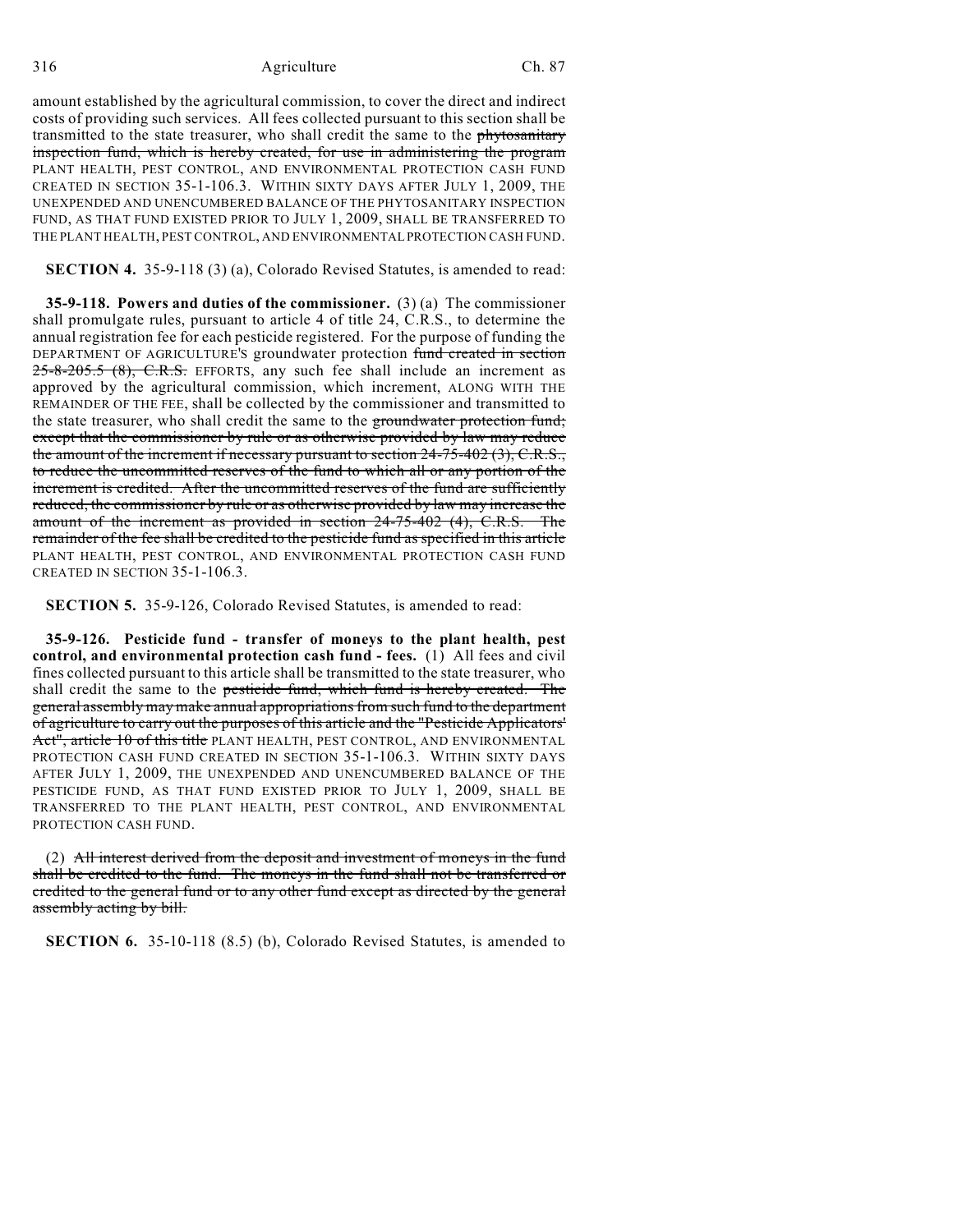read:

**35-10-118. Powers and duties of the commissioner.** (8.5) (b) The commissioner may accept gifts, grants, and donations of any kind from any private or public source for the purposes of this subsection (8.5). The commissioner shall transmit all such gifts, grants, or donations to the state treasurer, who shall credit the same to the pesticide fund created in section 35-10-126 PLANT HEALTH, PEST CONTROL, AND ENVIRONMENTAL PROTECTION CASH FUND CREATED IN SECTION 35-1-106.3.

**SECTION 7.** 35-10-126, Colorado Revised Statutes, is amended to read:

**35-10-126. Transfer of moneys to the plant health, pest control, and environmental protection cash fund - fees.** All fees and civil fines collected pursuant to this article shall be transmitted to the state treasurer, who shall credit the same to the pesticide fund created in section 35-9-126. Within thirty days after July 1, 2006, the unexpended and unencumbered balance of the commercial pesticide applicator fund, as said fund existed prior to July 1, 2006, shall be transferred to the pesticide fund created in section 35-9-126 PLANT HEALTH, PEST CONTROL, AND ENVIRONMENTAL PROTECTION CASH FUND CREATED IN SECTION 35-1-106.3.

**SECTION 8.** 35-11-114, Colorado Revised Statutes, is amended to read:

**35-11-114. Chemigation program management fund - transfer of moneys to the plant health, pest control, and environmental protection cash fund - fees.** (1) All fees collected pursuant to this article shall be transmitted to the state treasurer, who shall credit the same to the chemigation program management fund, which fund is hereby created. The moneys in the fund shall be subject to annual appropriation by the general assembly for the direct and indirect costs of the department for the administration of this article PLANT HEALTH, PEST CONTROL, AND ENVIRONMENTAL PROTECTION CASH FUND CREATED IN SECTION 35-1-106.3.WITHIN SIXTY DAYS AFTER JULY 1, 2009, THE UNEXPENDED AND UNENCUMBERED BALANCE OF THE CHEMIGATION PROGRAM MANAGEMENT FUND, AS THAT FUND EXISTED PRIOR TO JULY 1, 2009, SHALL BE TRANSFERRED TO THE PLANT HEALTH, PEST CONTROL, AND ENVIRONMENTAL PROTECTION CASH FUND.

(2) All interest derived from the deposit and investment of moneys in the fund shall be credited to the fund. The moneys in the fund shall not be transferred or credited to the general fund or to any other fund except as directed by the general assembly acting by bill.

**SECTION 9.** 35-11-115 (2), Colorado Revised Statutes, is amended to read:

**35-11-115. Penalties.** (2) Any person who violates any provision of subsection (1) of this section shall also be subject to a civil penalty assessed by the court of not less than one hundred dollars nor more than one thousand dollars for each such violation. All civil penalties collected under this subsection (2) shall be transmitted to the state treasurer, who shall credit the same to the chemigation program management fund PLANT HEALTH, PEST CONTROL, AND ENVIRONMENTAL PROTECTION CASH FUND CREATED IN SECTION 35-1-106.3.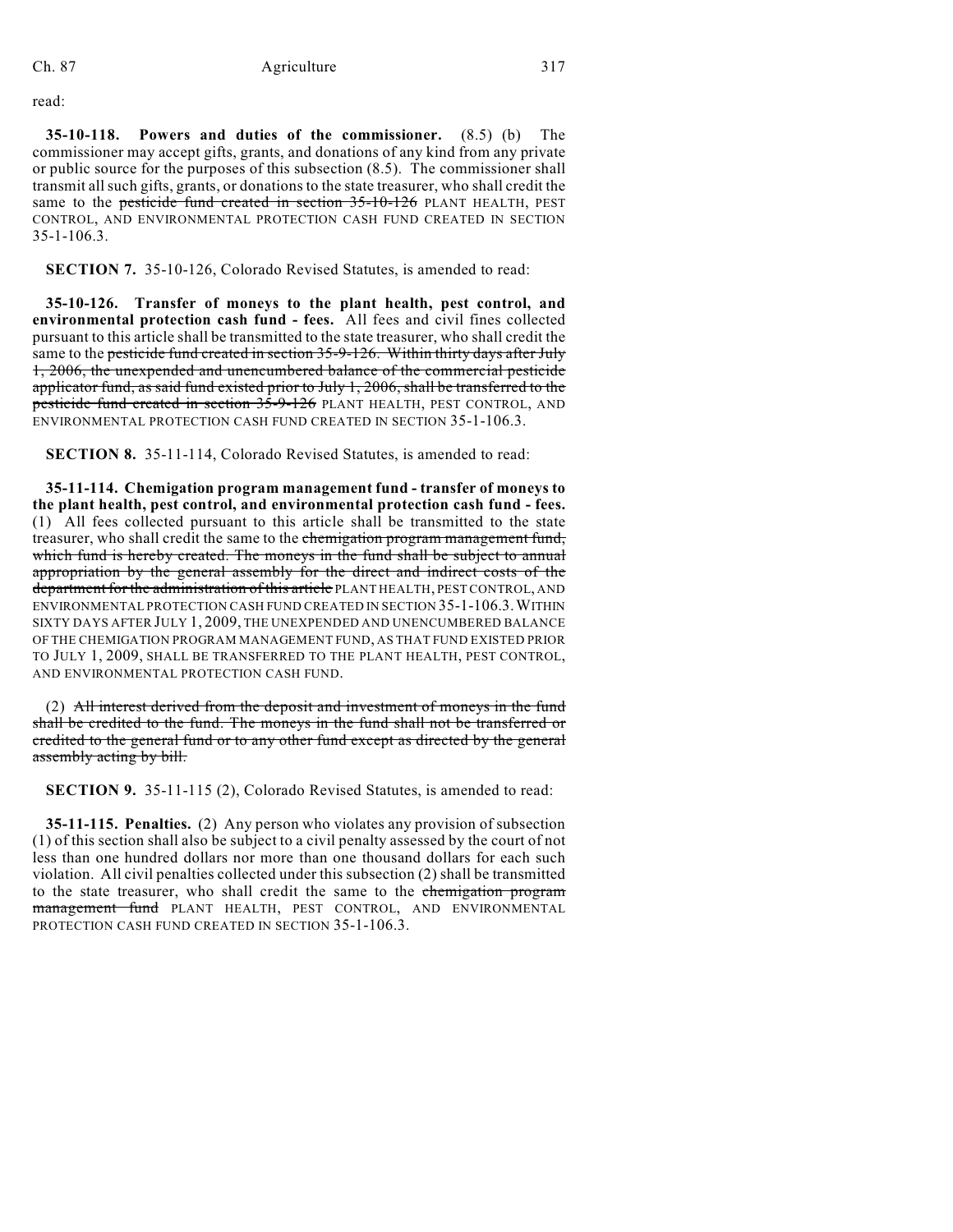## **SECTION 10.** 35-11.5-113, Colorado Revised Statutes, is amended to read:

**35-11.5-113. Organic certification fund - transfer of moneys to the plant health, pest control, and environmental protection cash fund - fees.** (1) All fees and penalties collected pursuant to this article shall be transmitted to the state treasurer, who shall credit the same to the organic certification fund, which fund is hereby created. The moneys in the fund shall be subject to annual appropriation by the general assembly to the department for the direct and indirect costs of the administration of this article PLANT HEALTH, PEST CONTROL, AND ENVIRONMENTAL PROTECTION CASH FUND CREATED IN SECTION 35-1-106.3. WITHIN SIXTY DAYS AFTER JULY 1, 2009, THE UNEXPENDED AND UNENCUMBERED BALANCE OF THE ORGANIC CERTIFICATION FUND, AS THAT FUND EXISTED PRIOR TO JULY 1, 2009, SHALL BE TRANSFERRED TO THE PLANT HEALTH, PEST CONTROL, AND ENVIRONMENTAL PROTECTION CASH FUND.

(2) All interest derived from the deposit and investment of moneys in the fund shall be credited to the fund. The moneys in the fund shall not be transferred or credited to the general fund or to any other fund except as directed by the general assembly acting by bill. At the end of any fiscal year, all unexpended and unencumbered moneys in the fund shall remain therein and shall not be credited or transferred to the general fund or any other fund.

**SECTION 11.** 35-25-116, Colorado Revised Statutes, is amended to read:

**35-25-116. Bee inspection fund - transfer of moneys to the plant health, pest control, and environmental protection cash fund.** All fees collected pursuant to this article shall be transmitted to the state treasurer, who shall credit the same to the bee inspection fund, which is hereby created. All moneys credited to the beekeeper licensing fund prior to April 3, 1990, shall be remitted to the bee inspection fund to be used to offset the direct and indirect costs of the department of agriculture in administering the provisions of this article. Moneys in the bee inspection fund shall not be deposited in or transferred to the general fund of this state or any other fund. Moneys in such fund shall not revert to the general fund at the end of any fiscal year. The moneys credited to the bee inspection fund shall be appropriated by the general assembly to the department of agriculture in the general appropriation act for the sole purpose of administering this article PLANT HEALTH, PEST CONTROL, AND ENVIRONMENTAL PROTECTION CASH FUND CREATED IN SECTION 35-1-106.3. WITHIN SIXTY DAYS AFTER JULY 1, 2009, THE UNEXPENDED AND UNENCUMBERED BALANCE OF THE BEE INSPECTION FUND, AS THAT FUND EXISTED PRIOR TO JULY 1, 2009, SHALL BE TRANSFERRED TO THE PLANT HEALTH, PEST CONTROL, AND ENVIRONMENTAL PROTECTION CASH FUND.

**SECTION 12.** 35-26-106 (4), Colorado Revised Statutes, is amended to read:

**35-26-106. Colorado nursery fund - transfer of moneys to the plant health, pest control, and environmental protection cash fund - fees.** (4) All fees and charges collected pursuant to this article shall be transmitted to the Colorado nursery fund, which fund is hereby created. The general assembly shall make annual appropriations from such fund to the department for the direct and indirect costs of carrying out the purposes of this article. In addition, any moneys contained in said fund at the end of a fiscal year shall not revert to the general fund, but shall, together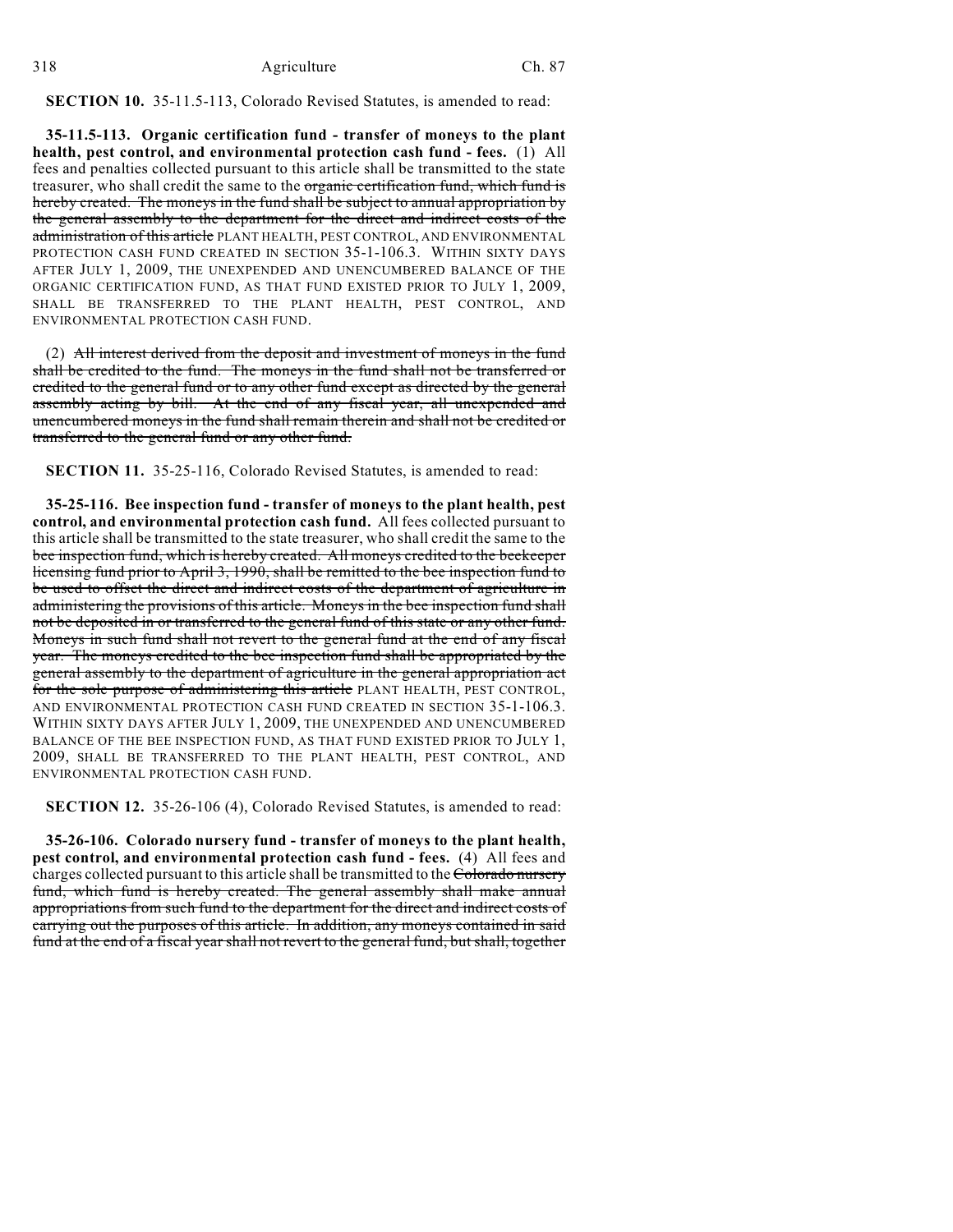### Ch. 87 Agriculture 319

with all reimbursements or accretions thereto from whatever source derived, remain available for appropriation as provided in this section PLANT HEALTH, PEST CONTROL, AND ENVIRONMENTAL PROTECTION CASH FUND CREATED IN SECTION 35-1-106.3. WITHIN SIXTY DAYS AFTER JULY 1, 2009, THE UNEXPENDED AND UNENCUMBERED BALANCE OF THE COLORADO NURSERY FUND, AS THAT FUND EXISTED PRIOR TO JULY 1, 2009, SHALL BE TRANSFERRED TO THE PLANT HEALTH, PEST CONTROL, AND ENVIRONMENTAL PROTECTION CASH FUND.

**SECTION 13.** 35-27-124, Colorado Revised Statutes, is amended to read:

**35-27-124. Seed cash fund - transfer of moneys to the plant health, pest control, and environmental protection cash fund - fees.** All fees and civil fines collected pursuant to this article shall be transmitted to the state treasurer, who shall credit the same to the seed cash fund, which fund is hereby created. The seed cash fund is created to PLANT HEALTH, PEST CONTROL, AND ENVIRONMENTAL PROTECTION CASH FUND CREATED IN SECTION 35-1-106.3. THE FEES AND FINES IMPOSED BY THIS ARTICLE SHALL supplement any general fund appropriation APPROPRIATED FOR THE PURPOSES OF THIS ARTICLE. All moneys credited to the fund and all interest earned on the investment of moneys in the fund shall be a part of the fund and shall not be transferred or credited to the general fund or to any other fund except as directed by the general assembly acting by bill. In addition to any appropriation from the general fund, the general assembly shall make annual appropriations from the seed cash fund to the department to carry out the purposes of this article WITHIN SIXTY DAYS AFTER JULY 1, 2009, THE UNEXPENDED AND UNENCUMBERED BALANCE OF THE SEED CASH FUND, AS THAT FUND EXISTED PRIOR TO JULY 1, 2009, SHALL BE TRANSFERRED TO THE PLANT HEALTH, PEST CONTROL, AND ENVIRONMENTAL PROTECTION CASH FUND.

**SECTION 14.** 35-27.5-108 (2), Colorado Revised Statutes, is amended to read:

**35-27.5-108. Colorado weed free crop certification fund - transfer of moneys to the plant health, pest control, and environmental protection cash fund - fees.** (2) All fees collected pursuant to this article shall be transmitted to the state treasurer, who shall credit such fees to the Colorado weed free crop certification fund, which fund is hereby created in the state treasury. The general assembly shall make annual appropriations from such fund to the department for the direct and indirect costs of carrying out the provisions of this article. All moneys in the fund at the end of any fiscal year shall not revert to the general fund but shall remain in the fund and shall remain available for appropriation to the department to carry out the provisions of this article PLANT HEALTH, PEST CONTROL, AND ENVIRONMENTAL PROTECTION CASH FUND CREATED IN SECTION 35-1-106.3. WITHIN SIXTY DAYS AFTER JULY 1, 2009, THE UNEXPENDED AND UNENCUMBERED BALANCE OF THE COLORADO WEED FREE CROP CERTIFICATION FUND, AS THAT FUND EXISTED PRIOR TO JULY 1, 2009, SHALL BE TRANSFERRED TO THE PLANT HEALTH, PEST CONTROL, AND ENVIRONMENTAL PROTECTION CASH FUND.

**SECTION 15.** 25-8-205.5 (8), Colorado Revised Statutes, is amended to read:

**25-8-205.5. Pollution from agricultural chemicals - rules.** (8) **Groundwater protection fund - transfer of moneys to the plant health, pest control, and environmental protection cash fund - fees.** The fees as specified and collected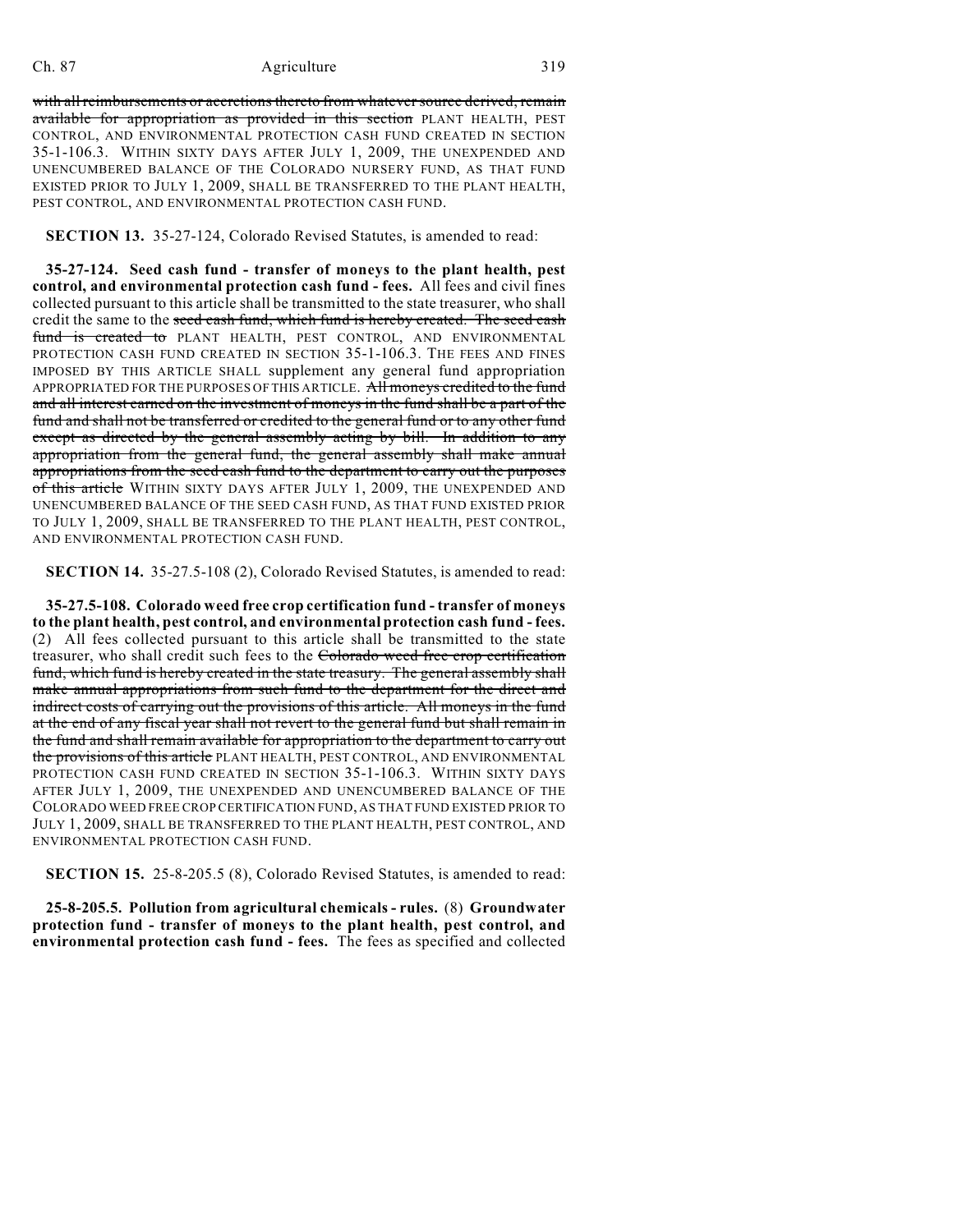pursuant to sections 35-9-118 (3) (a) and 35-12-106 (1), C.R.S., and any civil fines imposed pursuant to subsection  $(3)$  (h) (VI) SUBPARAGRAPH (VI) OF PARAGRAPH (h) OF SUBSECTION (3) of this section shall be transmitted to the state treasurer, who shall credit the same to the groundwater protection fund, which fund is hereby created. All moneys credited to the fund and all interest earned on the investment of moneys in the fund shall be a part of this fund and shall not be transferred or credited to the general fund or to any other fund, except as directed by the general assembly acting by bill. The general assembly shall make annual appropriations from such fund to the department of agriculture to carry out the purposes of this section PLANT HEALTH, PEST CONTROL, AND ENVIRONMENTAL PROTECTION CASH FUND CREATED IN SECTION 35-1-106.3, C.R.S. WITHIN SIXTY DAYS AFTER JULY 1, 2009, THE UNEXPENDED AND UNENCUMBERED BALANCE OF THE GROUNDWATER PROTECTION FUND, AS THAT FUND EXISTED PRIOR TO JULY 1, 2009, SHALL BE TRANSFERRED TO THE PLANT HEALTH, PEST CONTROL, AND ENVIRONMENTAL PROTECTION CASH FUND.

**SECTION 16.** 35-12-106 (1), Colorado Revised Statutes, is amended to read:

**35-12-106. Distribution fees.** (1) All registrants, except those who package only in containers of ten pounds or less, shall pay the commissioner a distribution fee as established by the commission for all commercial fertilizers, soil conditioners, or plant amendments distributed in this state. For the purpose of funding the DEPARTMENT'S groundwater protection fund created in section 25-8-205.5 (8), C.R.S. EFFORTS, an additional fee per ton of commercial fertilizer shall be paid to the commissioner as established by the commission. This increment per ton of commercial fertilizer shall be collected by the commissioner and transmitted to the state treasurer, who shall credit the same to the groundwater protection fund PLANT HEALTH, PEST CONTROL, AND ENVIRONMENTAL PROTECTION CASH FUND CREATED IN SECTION 35-1-106.3.

**SECTION 17.** The introductory portion to 35-23-114 (3) (a), Colorado Revised Statutes, is amended, and the said 35-23-114 is further amended BY THE ADDITION OF A NEW SUBSECTION, to read:

**35-23-114. Inspection fees - agricultural products inspection cash fund.** (3) (a) Fees for inspections mandated by section 35-23-111 and FEES FOR ALL OTHER INSPECTION SERVICES PROVIDED PURSUANT TO THIS ARTICLE AND collected under the provisions of this section shall be deposited in the state treasury and credited to the mandatory fruit and vegetable inspection fund AGRICULTURAL PRODUCTS INSPECTION CASH FUND, which fund is hereby created. All interest derived from the deposit or investment of moneys credited to the mandatory fruit and vegetable inspection fund AGRICULTURAL PRODUCTS INSPECTION CASH FUND shall also be credited to the fund. All moneys credited to the mandatory fruit and **vegetable inspection fund** AGRICULTURAL PRODUCTS INSPECTION CASH FUND shall be used as provided in this section and shall not be deposited in or transferred to the general fund of this state or any other fund. All moneys in the mandatory fruit and vegetable inspection fund are to be appropriated by the general assembly to the department of agriculture to be used for the inspection services mandated by section 35-23-111. Fees for all other inspection services provided pursuant to this article and collected under the provisions of this section shall be deposited in the agricultural products inspection cash fund, which fund is hereby created. All